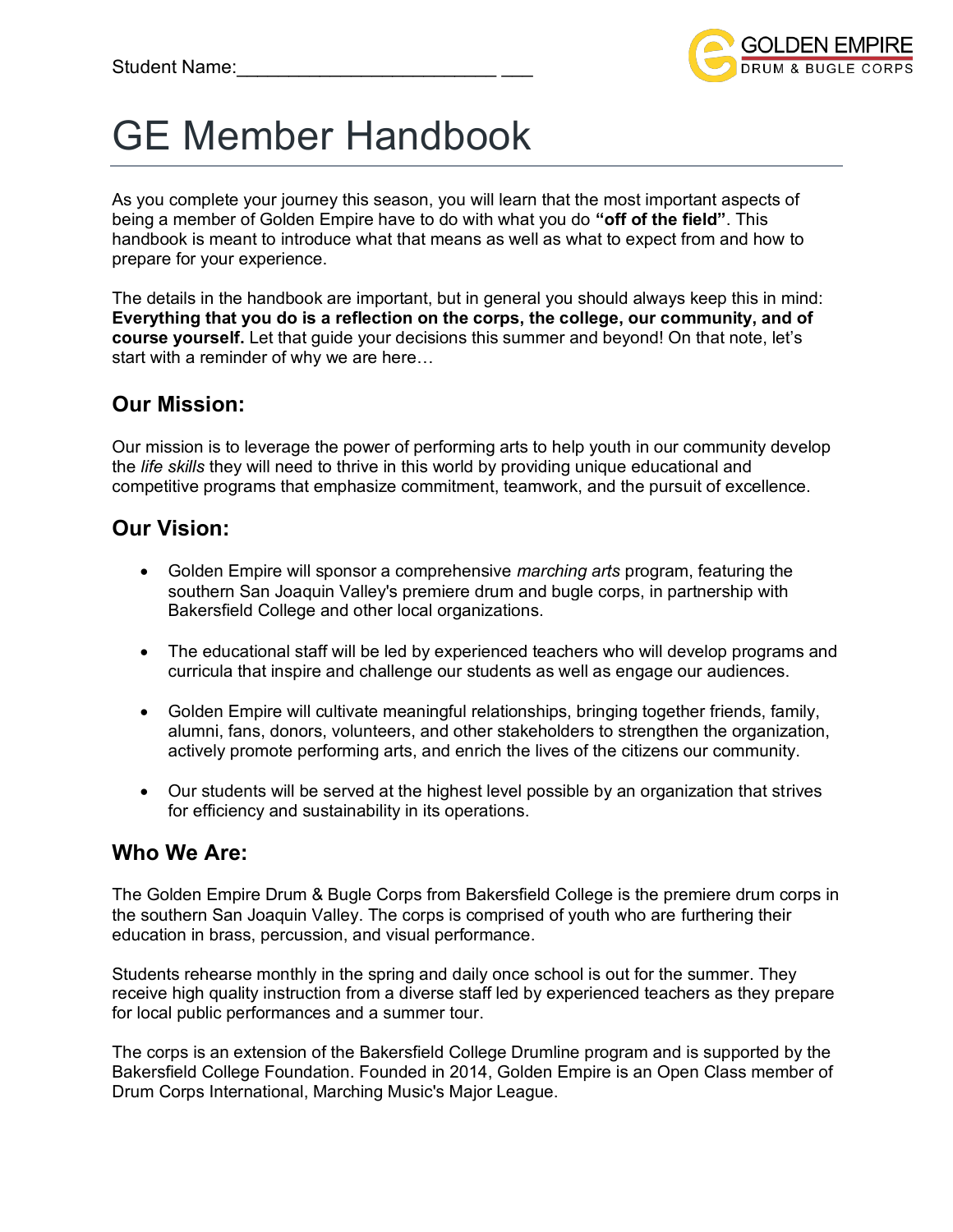

## **Tour Conduct**

Golden Empire Drum & Bugle Corps members are expected to behave in a respectable manner at all times. You are representing the corps, Bakersfield College, and our community.

## **Housing Sites**

**When housing at a residential site,** be respectful of your location and neighbors around you. Respect the hosts who are housing you by maintaining good manners, language, and etiquette. The host families are not your parents and do not clean up for you. **Leave the site cleaner than you found it.**

**When housing at school sites** the same rules apply as housing with hosts. Treat the facility with the utmost respect. Specific rules to follow:

- Only water is allowed in the gymnasium (no other food or drink).
- NO SMOKING at any time at a school site.
- Carry your luggage in the gymnasium to avoid leaving marks.
- Always stay in the allotted areas.
- Be respectful of other groups that may be using the facility.
- Always wear appropriate & non-offensive clothing.
- T-shirts MUST be worn when indoors and when not rehearsing.
- Lights out means it is time to sleep. Be quiet and get some rest.
- Everyone must have their own bed. No sharing of sleeping bags, air mattress, etc.
- When showering in gym locker rooms, be respectful of others' personal space.
- Use locker rooms and bathrooms for showering and personal hygiene (brushing teeth, etc.).
- Be respectful of others and yourself at all times.

## **Uniform Rules**

When in uniform you are the embodiment of the Golden Empire Drum & Bugle Corps. Represent yourself with pride and integrity. **The following rules apply when in uniform**:

- You may only drink water, no other food or drink.
- Avoid sitting anywhere except the bus or stadium stands.
- Never use inappropriate language or offensive gestures.
- NO SMOKING.

#### **Other rules that pertain to the overall look of the corps:**

- Keep hair clean and neat.
- Facial hair must be kept neatly trimmed.
- Wear proper undergarments under the uniform: compression shirt, underwear, and socks.
- Limit earring use to one small stud in each ear (uniform colors only).
- Horns and shoes must be polished before every performance.
- The Corps Director reserves the right to make and/or change these policies at any time.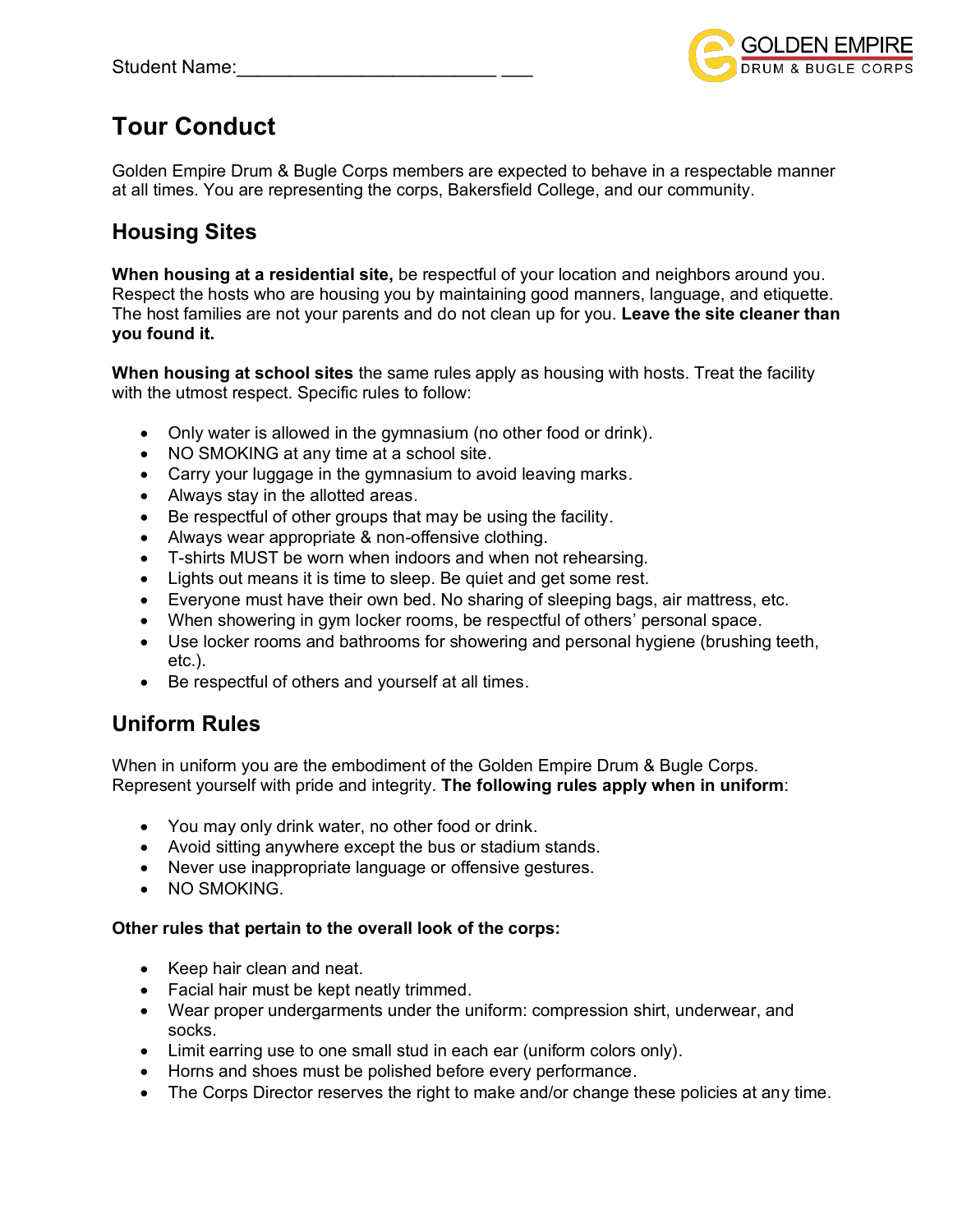

## **When Traveling on the Road**

When riding on the corps bus, remember that other vehicles/people can see inside our buses. Be aware of your actions at all times. Maintain appropriate behaviors and voice volume so members who want to sleep can do so without disruption.

If the bus convoy makes a stop, you may or may not be able to get off the bus to stretch and/or use the restroom. These stops must be as short as possible, **and you must be on the bus when it is ready to travel.** Corps members are not permitted to make purchases during these stops unless otherwise announced by the corps director.

#### **Drugs and Alcohol**

The Golden Empire Drum & Bugle Corps has a strict policy when it comes to drugs and alcohol: All members will abide by the laws of the state of California relative to the use of alcohol and chemical substances as well as Bakersfield College rules and regulations.

Golden Empire is opposed to any type of drug use except in the case of **necessary medical reasons** by any of its staff, members, or volunteers.

Golden Empire expects all members, staff, and volunteers to retain a state of mind and physical condition that allows them to perform their assigned duties and responsibilities in a competent and safe manner.

Golden Empire strictly forbids any members, staff, and volunteers to have drugs, drug paraphernalia, or alcohol on school grounds or in our vehicles or to provide or distribute these said items to underage individuals. Any member, staff, or volunteer associated with Golden Empire Drum & Bugle Corps violating these rules will be subject to state regulated laws and regulations and may be dismissed from the corps immediately and face legal repercussions.

#### **Injury and Illness**

In the event a member has an illness or is injured and is unable to attend, rehearse, or perform, they must inform their section leader and staff member as soon as possible. The corps director will be notified immediately to address the situation. You must inform the appropriate staff members to be excused from a rehearsal or performance.

#### **Electronic Devices**

Cell phones or other electronic devices are not to be used during rehearsals or performances. The corps staff can make an exception during rehearsal if necessary. Try to keep electronic use to a minimum and find a balance between staying in touch with your friends and family back home and spending time with your corps family.

#### **Leaving the Tour**

Except for family emergencies or school obligations, you will not be allowed to leave when on tour. Exceptions can be made but will have to be reviewed and cleared by the corps director and the staff. You have made a commitment to Golden Empire and are expected to honor that commitment.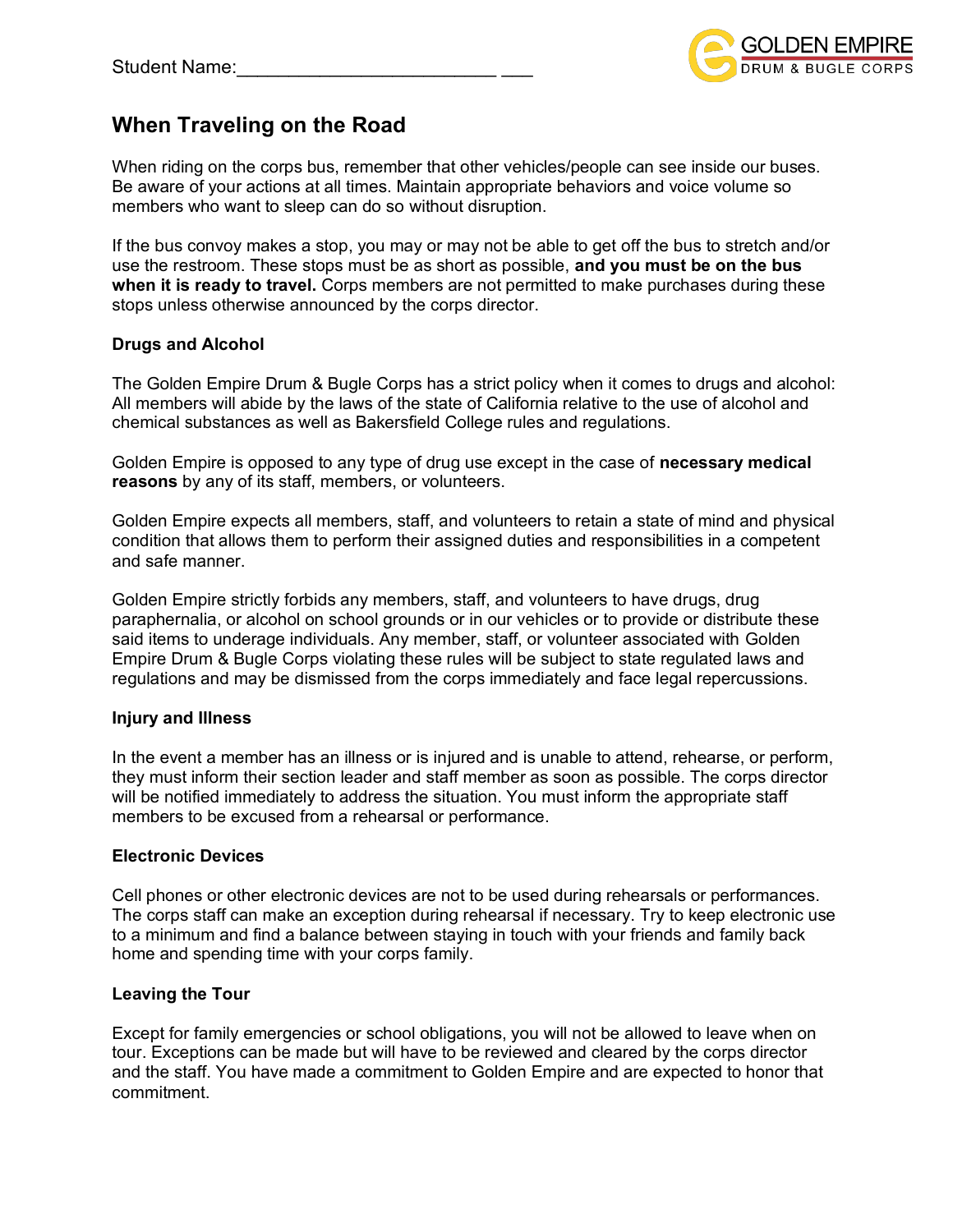

#### **PDA**

Inappropriate Public Displays of Affection (PDA) are not tolerated when traveling with the corps.

#### **In Case of Emergencies**

In case of an emergency contact the corps director: Tim Heasley (661) 900-0989

#### **Your Commitment to the Corps**

We are proud that you have chosen Golden Empire Drum and Bugle Corps as your performing arts ensemble. We will do everything to ensure that your experience is of quality, integrity, and safety for all members of the corps. In turn we expect you to conduct yourself with the same integrity and be proud of who you are and what you represent. We also expect that you will maintain your obligations financially to allow this corps to provide quality instruction, staff, housing, transportation and the food preparation you deserve.

## **Sample Packing List for Tour**

- Sleeping bag
- Air mattress, foam pad, etc. (optional)
- Pillow
- Light blanket or sheet
- Small/Medium suitcase or duffle bag
- Backpack
- 1-gallon water jug (MADATORY!!!)
- Hat
- Sunglasses with UVA/UVB protection
- Sunscreen, SPF 30 (or higher)
- Prescription medication needed for the duration of tour
- Toothpaste and toothbrush
- Shaving cream and razor (if needed)
- Deodorant
- Shampoo/conditioner and other hair products
- Make-up (if required)
- Towel & bath sponge
- Flip flops for shower (must wear in showers)
- Socks for tour (enough for all days)
- 1 long sleeve t-shirt
- Underwear (enough for all days plus a few extra)
- Comfortable rehearsal shorts
- Athletic pants
- Shoes to rehearse (you may want 2 comfortable pairs)
- Waterproof poncho or jacket (lightweight)
- Clothes for free days
- Rehearsal supplies (i.e. pencils, etc.)
- Plastic bag to put dirty clothes in
- Mobile phone and charger
- Wallet with identification, credit card/money, any medical information